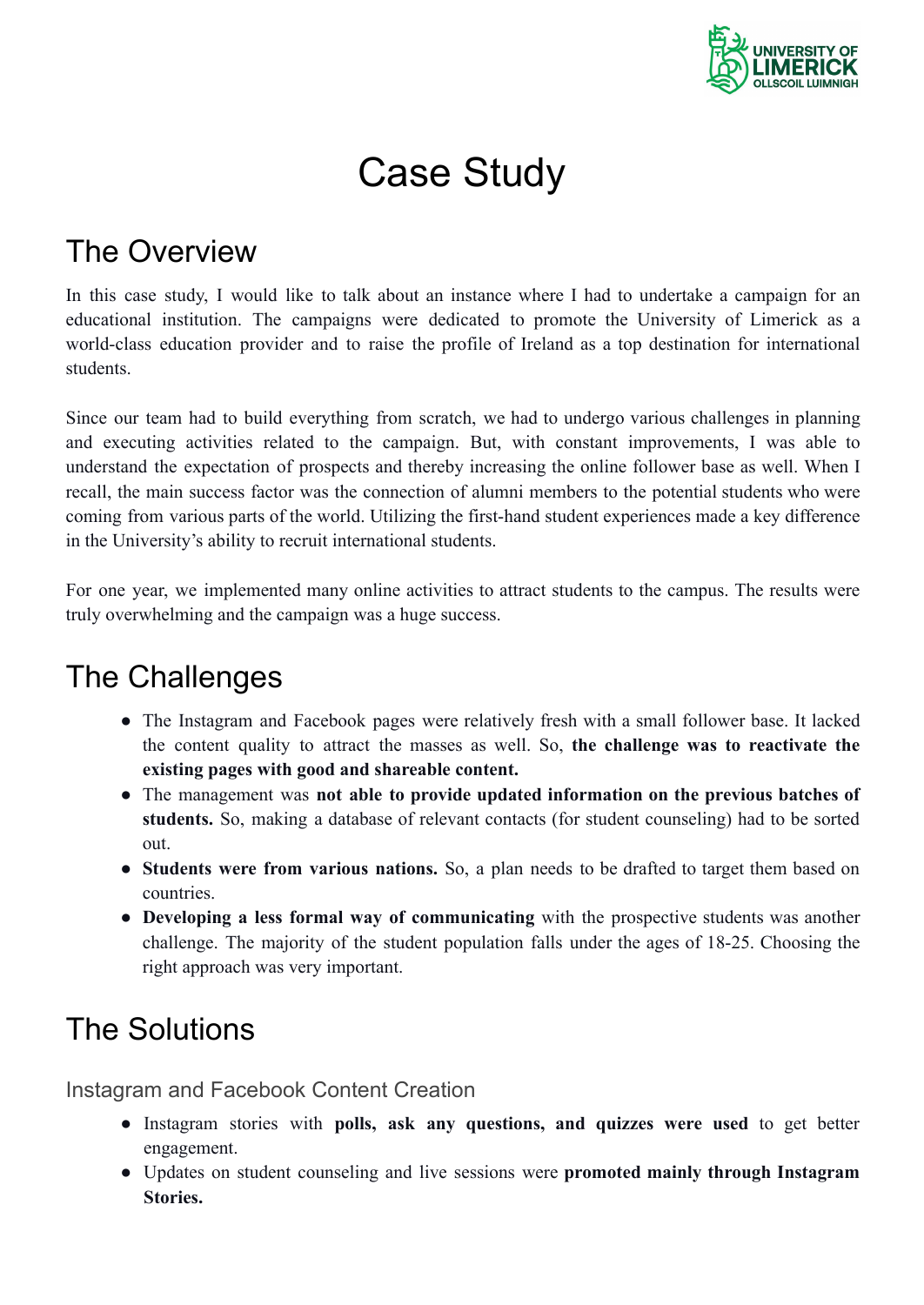

● Started posting content that covered the beautiful **travel destinations in and around the University.**



- **Hashtags were used to target** students from the major cities across Europe and the USA.
- The captions were simple and welcoming.
- Also, **separate pages** were managed **for the major clubs and societies** on Instagram.

International Student Ambassador Program

- Launched the International Student Ambassador Program **that provided mentorship and counseling to new students.**
- Application links were promoted using the website and Instagram page.
- Once selected, they were **assigned based on their respective countries to provide more customized responses to students.**

#### Blogs

- Started writing blogs **about my perspectives, experiences, and knowledge.**
- The student ambassadors were also requested to submit entries. I **proofread the contents and made changes accordingly.**
- Created a database for the blogs on the website and made sure that anyone who visits the website will be able to notice it promptly.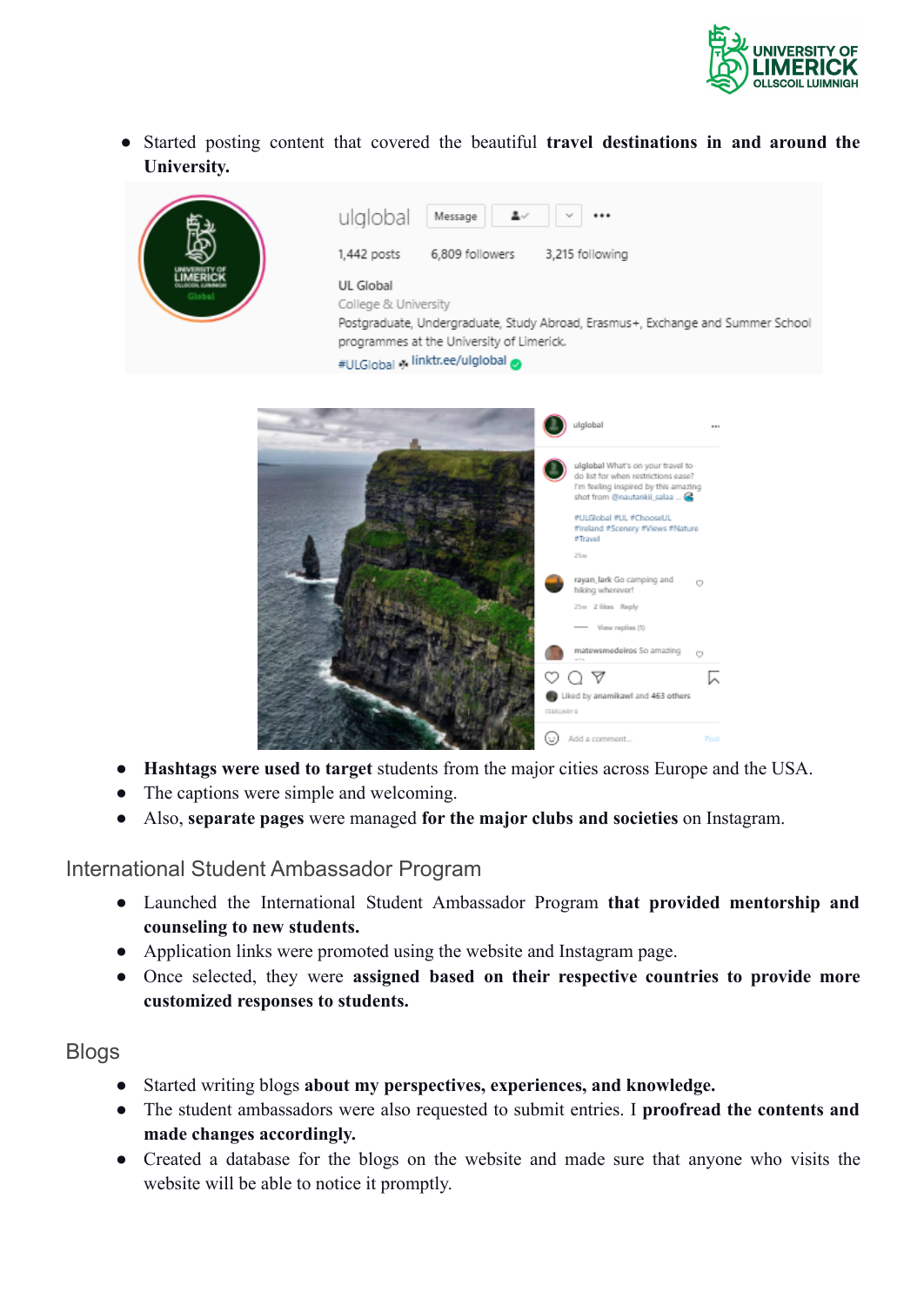

● Used FB and Instagram **story updates to promote the blogs** from time to time.

Here is a glance from one of the blogs I had published for the University:

"The University was in close touch with nature and seeing the Shannon River from the Living bridge was the most memorable view I had in my life. I made new friends from all around the world. It made me feel that I was living in a very small world and there is so much to see for myself. Limerick is a very peaceful *and safe place. There is a very large community of students living here. There are many places for entertainment and they have free music performances during weekends. The native people are down-to-earth and caring.*

I slowly found myself very happy. Looking back, it was the best decision of my life. There are lots to see *and experience from the land of the culture!"*

#### Live Sessions

- Utilized the **LinkedIn page to get in touch with the noted alumnis** that graduated from our University.
- Personalized messages were sent to **invite them as Guest Speakers for the live Q&A** sessions that were conducted to interact with interested prospects.
- The details and **registration link were promoted well in advance across various platforms.**



#### International Events on Campus

- **Sharing student experiences** were very important to attract more followers.
- Started organizing events to **celebrate international festivals**. For instance, we organized the Diwali and Holi celebrations for the Indian students.
- The **pictures were used to create content on Facebook and Instagram**. These festivals were celebrated for the first time on campus.